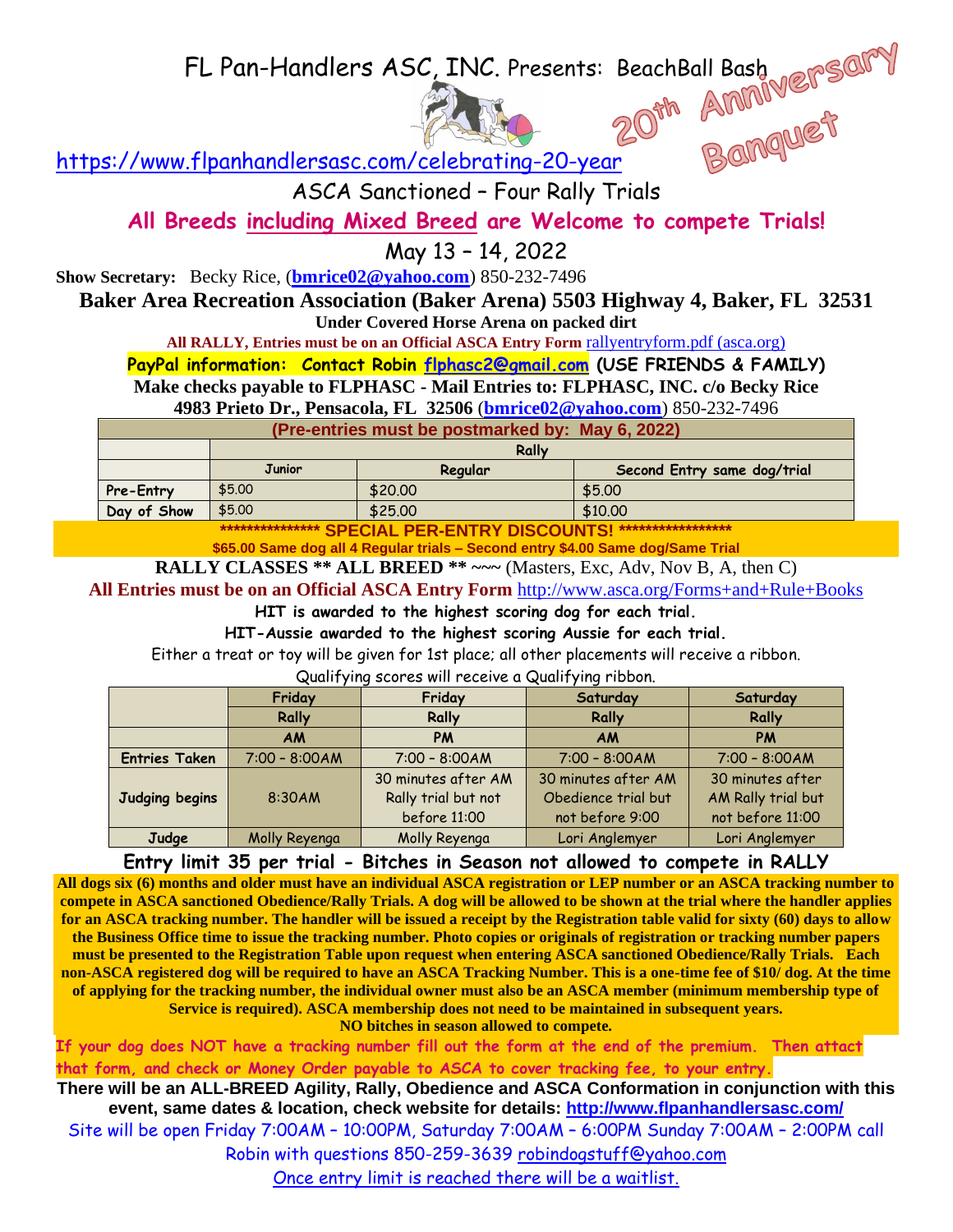## **Rules and Regulations**

This is an ASCA Sanctioned Event. All ASCA Show Rules & Regulations apply. ASCA the Show Committee, FL Pan-Handlers ASC, INC. and its officers, BOD and members assume NO RESPONSIBILITY for any loss, damage, or injury sustained by exhibitors, handlers, or any of their dogs, personal property, and/or children. Exhibitors, through submission of entry, acknowledge that they are knowledgeable of ASCA rules and regulations. No entry shall be accepted which specifies any conditions as to its acceptance. Returned checks do not constitute a valid entry.

## **Emergency Veterinary Clinic: 210 Government Ave, Niceville FL 850-729-3335**

**\*\*\*\*\* If your check is not paid on presentment or is dishonored, you agree to pay a service charge of \$25 plus any legal fees incurred in collecting the amount to FLPHASC. \*\*\*\*\***

*Conflict Policy for FLPHASC:* If you have a conflict notify ring steward and put a C by your dog's name at each conflict ring. We will try to be accommodating, but we must know you have a conflict and we must make sure that the competitive experience for all exhibitors is equitable for all involved. **Agility -** If you have a conflict please run as the first dog of the class we will set jumps to accommodate your dog. If you are unable to run before you leave the agility ring PLEASE WALK THE COURSE BEFORE YOU LEAVE we will set the jumps to accommodate your dog at the end of the class. A**gility/Rally/Obedience/Stock:** If you have not run by the end of the class we will hold the ring for a maximum of five minutes. If you don't make your class your run is forfeited.

ASCA has the right to reprimand or suspend any person or persons from any or all privileges of ASCA for conduct prejudicial to the best interests of the Australian Shepherd, ASCA events or ASCA. Exhibitors are to maintain the highest level of sportsmanship and are to conduct themselves accordingly. Foul or abusive language, yelling at exhibitors or judges, disorderly conduct, and/or poor sportsmanship will not be allowed and shall be disciplined in accordance with Chapter 11 and the ASCA Dispute Rules and ASCA Discipline Guidelines.

•FL Pan-Handlers ASC, INC. practices the PUP Policy (Pick it up People). •Anyone caught not cleaning up after their dog is subject to ejection from the show site; no refund of entries will be provided. •Please keep your grooming area clean. •Training on the grounds is prohibited • Dogs must be on leash at all times Questions about event contact Robin McNeill [robindogstuff@yahoo.com](mailto:robindogstuff@cox.net) 850-259-3639 OR Molly Reyenga 251- 947-7965 [aussies4molly@yahoo.com](mailto:aussies4molly@yahoo.com)

**Disclaimers:** This show/trial will be judged and run by the rules of the Australian Shepherd Club of America. **Dogs must be ready for judging. Neither the club, judge nor show/trial secretary will be responsible or obligated to notify exhibitors or agents as to their class judging.** Entry fees will not be refunded in the case a dog is absent, disqualified, excused or barred from competition by action of the show committee. No entry fee will be refunded if the show cannot be opened or completed by reasons of riots, civil disturbances, fires, acts of God or public emergency. The show giving club, show chairperson, agents, officers and/or committee shall assume no responsibility for injury to children. Judges may be substituted. All dogs must be on leash or crated, except when competing. No electrical or mechanical training devices permitted on show grounds. Clean up after your dogs. No selling of puppies and/or dogs on show grounds. Please notify show chairperson in case of conflicts. All dogs must be current on rabies, parvo and distemper vaccinations and/or have appropriate titer levels. Please bring a copy of rabies certificate.

## *TRIAL SITE DIRECTIONS*

**Coming from I-10 take the SR-85 exit (exit number 56) toward CRESTVIEW/NICEVILLE. Merge onto FL-85 N toward CRESTVIEW. Turn LEFT onto E JAMES LEE BLVD/US-90/FL-10. Continue to follow US-90 W/FL-10 W (4.2 miles). Turn SLIGHT RIGHT onto FL-4 (4.6 miles). You will continue on this road for 2.8 miles you see the Baker Area Recreation Association (Baker Arena) on your right.**

**RV and TENT CAPMING POLICY: RV Camping** is \$18.00 a night, may be upon arrival or **PRE-PAID. If Pre-paid it must be postmarked by May 8** (so that it will reach me in time for the trial) payable to FLPHASC, electrical and water hookups, showers on site. RVs may start to arrive Thursday at 4:00PM. Please mail your RV to Robin McNeill, PO Box 187, Andalusia, AL 36420. Please let me know what day you will be arriving and departing.

**STALL RENTAL/Tent Camping** – rental fee is \$35.00 rental for Thursday afternoon – Sunday afternoon. Power and water at stalls overnight camping in the stall is permitted, indoor showers onsite. Stall Renters may start to arrive Thursday at 4:00PM. Please send check payable to FLPHASC to Robin McNeill PO Box 187 Andalusia, AL 36420 --RV/STALL Questions email Robin [robindogstuff@yahoo.com](mailto:robindogstuff@yahoo.com)

**Vendor fees: Anyone setting up to sell anything at the FLPHASC shows/trials (even if you are selling from your grooming area) must pay the vendor fee to the arena. Fee is \$15.00 per day payable to BARA. If you wish to set up please contact Robin McNeill [robindogstuff@yahoo.com](mailto:robindogstuff@yahoo.com)**

**Check out Baker Arena website for more information: <http://bakerarena.com/index.php>**